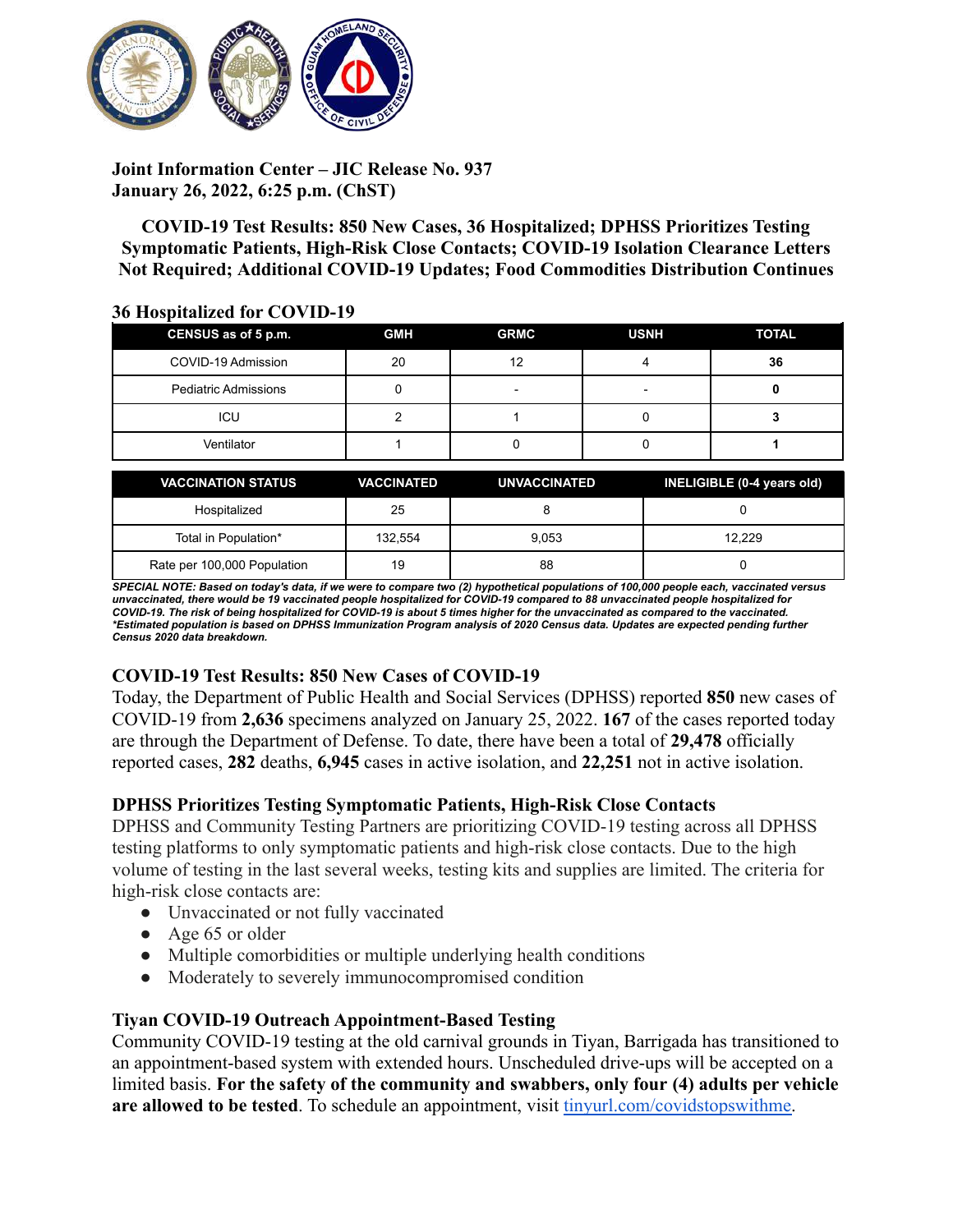| <b>FREE COVID-19 COMMUNITY TESTING - Tiyan</b><br>To schedule an appointment, visit tinyurl.com/covidstopswithme. |                                                                                                                                                                                                                                            |  |
|-------------------------------------------------------------------------------------------------------------------|--------------------------------------------------------------------------------------------------------------------------------------------------------------------------------------------------------------------------------------------|--|
| Jan. 27 - 29 2022:<br>8 a.m. - 12 p.m.<br><b>BREAK:</b><br>12 p.m. - 1 p.m.<br>1 p.m. to 3 p.m.                   | Old Carnival Grounds, Tiyan, Barrigada<br>COVID-19 testing will be offered by appointment through Eventbrite at<br>tinyurl.com/covidstopswithme. Four adults per vehicle. Bring a photo ID.<br>Travel-related testing will not be offered. |  |

# **FREE COVID-19 COMMUNITY TESTING – DPHSS Community Health Centers**

|                                       | DPHSS Southern Region Community Health Center, Inalåhan<br>By appointment only for individuals with COVID-like symptoms. Four adults per vehicle.<br>Bring a photo ID. Travel-related testing will not be offered. Call (671) 828-7604/5/7518.<br>Register at tinyurl.com/covidstopswithme |  |  |
|---------------------------------------|--------------------------------------------------------------------------------------------------------------------------------------------------------------------------------------------------------------------------------------------------------------------------------------------|--|--|
| Jan. 27 - 29 2022<br>9 a.m. - 12 p.m. | <b>DPHSS Northern Region Community Health Center, Dededo</b><br>By appointment only for individuals with COVID-like symptoms. Four adults per vehicle.                                                                                                                                     |  |  |
|                                       | Bring a photo ID. Travel-related testing will not be offered.<br>Call (671) 635-7525/6 to schedule an appointment.                                                                                                                                                                         |  |  |

Fill out a COVID-19 Testing Patient [Assessment](https://dphss.guam.gov/wp-content/uploads/2021/09/DPHSS-TIYAN-Covid-PUI-Lab-Form-RLG.pdf) Form ahead of time, available at [dphss.guam.gov/covid-19-testing.](https://dphss.guam.gov/covid-19-testing/)

#### **Requirements for Minors to Receive the Pfizer-BioNTech COVID-19 Vaccine:**

- Parent/legal guardian must provide minor's birth certificate
- Parent/legal guardian must have a government-issued photo identification (ID)
- Minor must be accompanied by a parent or legal guardian
- Guardians must present legal guardianship or power-of-attorney documents

## **FREE COVID-19 VACCINATION CLINICS (AGES 5 AND OVER)** Pfizer-BioNTech, Moderna, Johnson & Johnson

| Jan. 28, 2022:<br>Mon - Wed, Fri.: 11 a.m. - 5<br>p.m.<br>Sat.: 11 a.m. - 7 p.m. | University of Guam Field House, Mangilao<br>Register at tinyurl.com/vaxguam<br>Walk-ins are welcome, but appointments will be expedited. Please bring appointment<br>confirmation and proof of identity. Last appointment is 30 minutes before closing.                                           |
|----------------------------------------------------------------------------------|---------------------------------------------------------------------------------------------------------------------------------------------------------------------------------------------------------------------------------------------------------------------------------------------------|
| Jan. 27 – 29, 2022:<br>9 a.m. - 5 p.m.                                           | <b>DPHSS Northern Region Community Health Center, Dededo</b><br>Call (671) 635-4418/7400 to schedule an appointment. Last appointment is 30 minutes<br>before closing. Walk-ins welcome. Curbside vaccination available for people with disabilities.<br>Register at tinyurl.com/covidstopswithme |
| Jan. 27 - 28, 2022:<br>9 a.m. - 12 p.m.                                          | DPHSS Southern Region Community Health Center, Inalåhan<br>Call (671) 828-7604/5/7518 to schedule an appointment. Last appointment is 30 minutes<br>before closing. Walk-ins welcome. Curbside vaccination available for people with disabilities.<br>Register at tinyurl.com/covidstopswithme    |

| <b>AFTER-SCHOOL COVID-19 VACCINATION CLINICS (AGES 5 AND OVER)</b> |                 |                                                                                                                                                   |  |
|--------------------------------------------------------------------|-----------------|---------------------------------------------------------------------------------------------------------------------------------------------------|--|
|                                                                    | 4 p.m. - 6 p.m. | <b>C.L. Taitano Elementary School</b><br>Walk-ins welcome. Minors must have birth certificate,<br>parents must have a government-issued photo ID. |  |